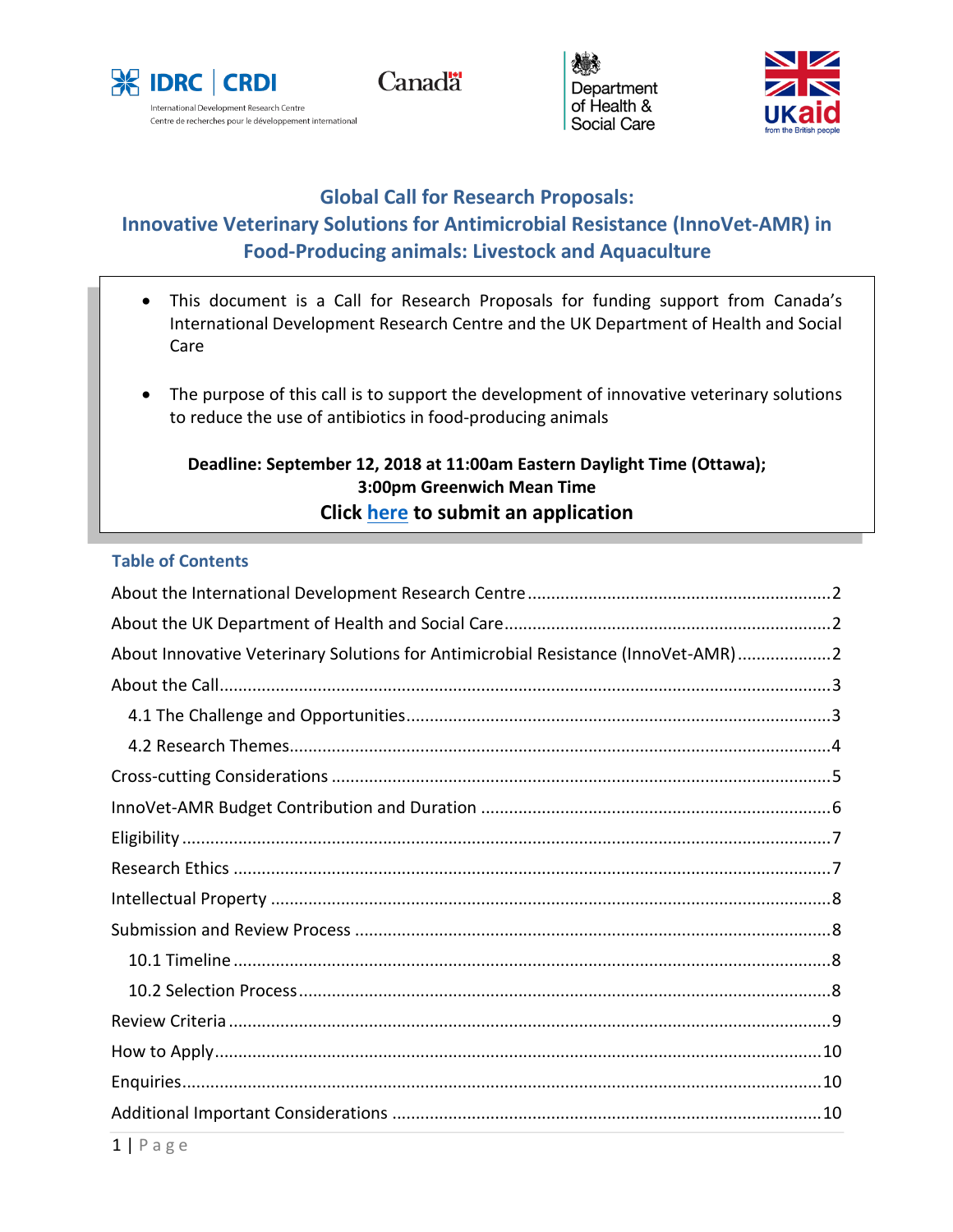### <span id="page-1-0"></span>**About the International Development Research Centre**

The International Development Research Centre (IDRC), a Canadian Crown corporation, funds research in developing countries to create lasting change on a large scale. Canada's IDRC supports research that generates local solutions, bringing choice and change to those who need it most in the developing world. We achieve this by investing in knowledge and innovation, supporting the leaders of the future, and by being a partner of choice for the public and private sectors.

# <span id="page-1-1"></span>**About the UK Department of Health and Social Care**

The Department for Health and Social Care (DHSC) is the UK Government department which is responsible for helping people to live more independent, healthier lives for longer. The partnership with IDRC is part of DHSC's Global Antimicrobial Resistance Innovation Fund (GAMRIF). GAMRIF was established to support early-stage, innovative research and development, specifically targeting neglected and underinvested areas in the field of antimicrobial resistance (AMR). GAMRIF is a £50m Official Development Assistance investment, which means all projects funded must support research primarily and directly for the benefit of people living in developing countries. The Fund takes a 'One Health' approach, seeking to invest in potential solutions to reduce the threat of AMR in humans, animals, fish and the environment.

# <span id="page-1-2"></span>**About Innovative Veterinary Solutions for Antimicrobial Resistance (InnoVet-AMR)**

InnoVet-AMR is a four-year, CA\$27.9 million partnership between IDRC and DHSC. The initiative is aimed at reducing the emerging risk that AMR in animals poses to global health and food security.

Through InnoVet-AMR, IDRC and DHSC aim to achieve two main objectives:

- Support research that will identify innovative veterinary solutions, including vaccines, to reduce the use of antimicrobials in livestock and aquaculture operations in low and middle income countries;
- Build effective partnerships to better coordinate discovery, development and sustainable delivery of innovative veterinary solutions to reduce the use of antimicrobials in livestock and aquaculture operations in low and middle income countries.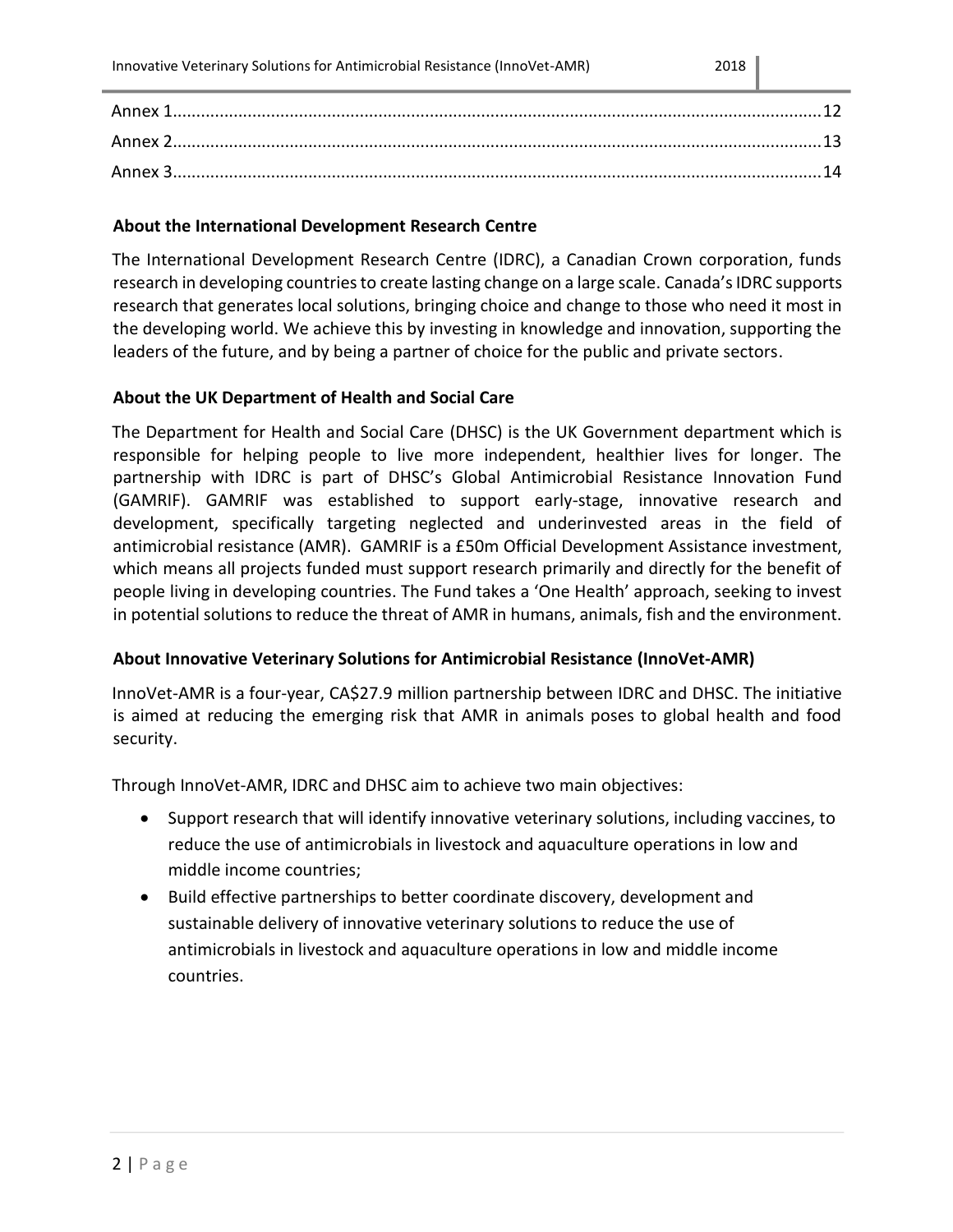### <span id="page-2-0"></span>**About the Call**

# <span id="page-2-1"></span>*4.1 The Challenge and Opportunities*

Anti-Microbial Resistance, at a global level, is a major threat to human and animal health. It endangers modern human and veterinary medicine and undermines the safety of our food and the environment. Antimicrobials (including antibiotics) play a critical role in the treatment of diseases of farm animals (aquatic and terrestrial). Their use is essential to food security, to human health, and to animal welfare. However, the misuse of antimicrobials, in both human and veterinary medicine, is associated with the emergence and spread of antimicrobial-resistant organisms (including bacteria) and has been identified as a risk factor for human infection. The risk is potentially higher in countries where legislation, regulatory surveillance and monitoring systems on the use of antimicrobials, and the prevention and control of AMR, are weak or inadequate (FAO, 2016).

Livestock provide food and income for roughly 1.4 billion farmers globally, including 800 million poor livestock keepers. With AMR on the rise, communities in developing countries are highly impacted by the increase of infectious disease outbreaks, and loss in livestock productivity, which ultimately endangers food security and disrupts international trade. In animal agriculture, antimicrobials can be used therapeutically (treating disease, preventing or controlling infection) or non-therapeutically (growth promotion). Please refer to Annex 1 for the common approach of the G7 Chief Veterinary Officers on the definitions of therapeutic, responsible and prudent use of antimicrobials in animals.

Alternative products to antimicrobials can play a crucial role in reducing the need, and hence misuse, of antimicrobials in animal agriculture (e.g. preventing infectious diseases altogether). Vaccines are among the most promising and widely used of these alternatives. However, other innovative products are in use or currently being investigated and offer additional options to producers (e.g. pre- and pro-biotics or the use of products to enhance the innate immune system). While alternative products have great potential to reduce the emergence and spread of AMR, it should be noted that these solutions reach their full potential when considered as one part of a comprehensive animal management program aimed at ensuring healthy and diseasefree animals.

The last two decades have witnessed major advances in biotechnology and vaccinology which now provide an unparalleled opportunity for the development of new generation livestock and aquaculture animal vaccines and alternative products. Innovations in delivery and administration mechanisms provide opportunities to enhance the ease of use and uptake of these products by large numbers of producers in the livestock and aquaculture sectors globally.

Despite scientific advances, many new products or innovations have failed to respond to the realities of the needs of farmers and livestock keepers and the aquaculture sector in low and middle income countries where they are most needed. Strong involvement of researchers, manufacturers and other organizations, as well as early involvement of regulatory authorities, in developing countries is critical when working towards accelerating the registration of veterinary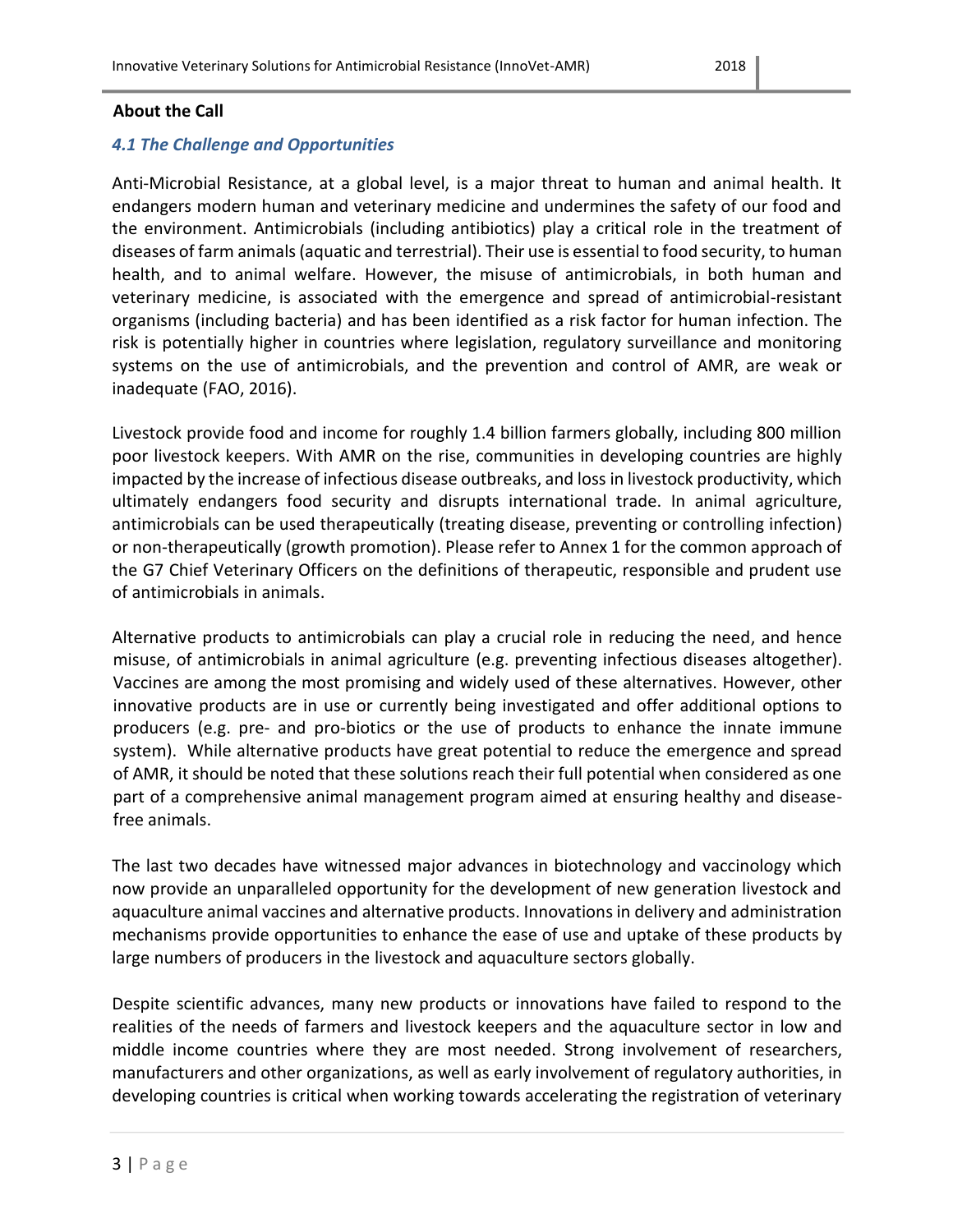products. This will ensure a deep understanding of local issues faced by farmers and other endusers, and will further contribute positively to the sustainability of the innovations.

In addition, gender equity is a fundamental component of social sustainability. Ensuring gender responsive innovations for farmers is key to ensuring uptake and sustainability of these innovations.

Finally, awareness of the environmental impact of research activities is of great importance. AMR encompasses the interface between humans, animals and the environment. The fact that human and veterinary health, food and feed production systems and agro-ecological environments all contribute to, and are affected by, AMR indicates the need for a multisectoral and multidimensional approach to tackle its emergence and spread.

For more background information, please refer to the Frequently Asked Questions.

# <span id="page-3-0"></span>*4.2 Research Themes*

The ultimate intended outcome of InnoVet-AMR:

To reduce the threat of antibiotic resistance to human health by minimising the misuse of antibiotics and the development and spread of antibiotics resistance in developing countries, through the development and uptake of innovative veterinary products.

The InnoVet-AMR initiative addresses antibiotic resistance and is divided into two themes focused on reducing the use of antibiotics in the livestock (poultry and swine) and aquaculture (fish and shellfish) sectors in **low and middle income countries<sup>1</sup>** . The main goal of both themes is to develop innovative veterinary solutions, focusing on product development, to reduce the therapeutic (prevention and control) and non-therapeutic (growth promotion) use of antibiotics, while still protecting animal health and welfare.

Research supported in this fund will be expected to understand and address the local contexts and realities which drive antibiotic-usage patterns on farms in developing countries, in order to ensure that innovations are relevant, feasible, practical and appropriate for the ultimate uptake and use by farmers, veterinarians and paraveterinarians in developing countries.

**Research proposals must focus on veterinary solutions, where new or improved product oriented-solutions would significantly reduce the therapeutic and/or non-therapeutic use of antibiotics in low and middle income countries in poultry, swine, and/or aquaculture (fish and shellfish) production. These solutions must target the prevention and control of infectious diseases of importance in low and middle income countries and the reduction of the use of antibiotics as growth promoters.**

 $\overline{a}$ 

<sup>1</sup> http://www.oecd.org/dac/financing-sustainable-development/development-finance-standards/daclist.htm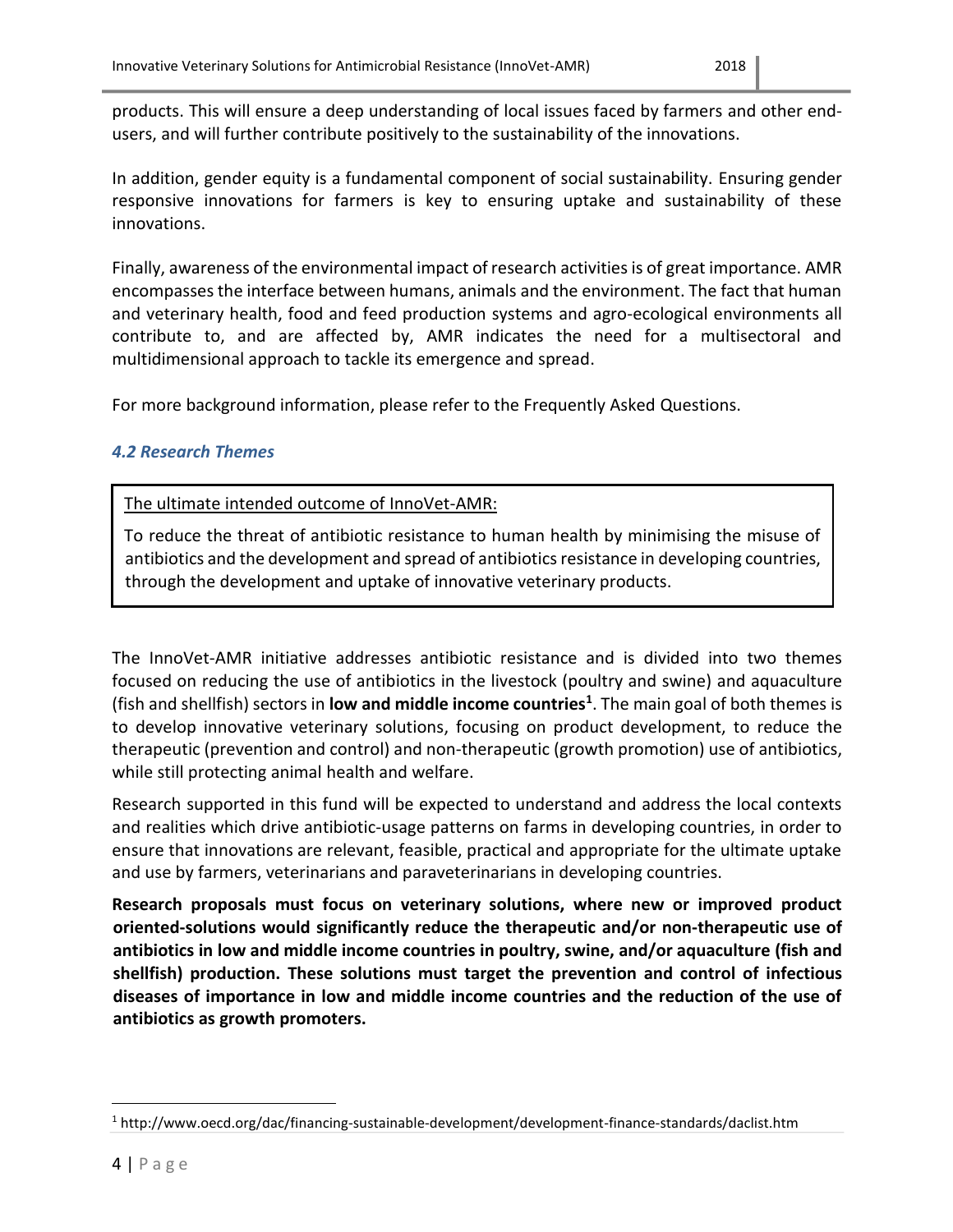# **These product-oriented solutions include:**

- **the development of vaccines, vaccine administration/delivery methods; or**
- **the development of alternatives to antibiotics, including but not limited to pro- and prebiotics, immunomodulators and bacteriophages.**

# **We will only consider veterinary solutions that address:**

- infectious diseases of importance to low and middle income countries;
- the reduction of use and/or misuse of antibiotics;
- antibiotic resistance (research projects can target any pathogen as long as a relevant link can be made to minimising the development and spread of antibiotic resistance and/or use/misuse of antibiotics).

# **We will give highest priority to projects that:**

- Present a compelling justification for the proposed innovative veterinary solution, are scientifically sound and clearly describe how this approach will curb antibiotic use and the development of antibiotic resistance in the livestock and aquaculture sectors in **low and middle income countries**
- Demonstrate clear plans for sustainability of the proposed solution
- Support innovations at the **technology readiness level (TRL) 3 to 6** (see Annex 2 for further information), that is early-stage product development, excluding fundamental research
- Demonstrate **strong capacity** to generate timely results based on specific milestones and within the allocated budget
- Include and describe a future **'Commercialization and Adoption plan'** for the veterinary solutions to be developed and ready for use in developing countries
- Include and describe **effective partnerships with organizations in low and middle income countries** (refer to Frequently Asked Questions)
- Show an awareness of medicines regulation and/or the intent to engage with a Government Regulatory Body for veterinary medicines in low and middle income countries.

# <span id="page-4-0"></span>**Cross-cutting Considerations**

Applications must describe how gender equity and environmental considerations will be integrated into the design and implementation of the proposed research. While it may not be possible to address all considerations at the same level of depth, these will be taken into account in the selection process.

 Gender equity: Proposals need to demonstrate how the project will involve women from all participating organizations comprising the research team and throughout the research process. In addition, the Commercialization and Adoption Plan of the innovation should also demonstrate how women will be involved; including a strategy that explains how gender implication will be considered.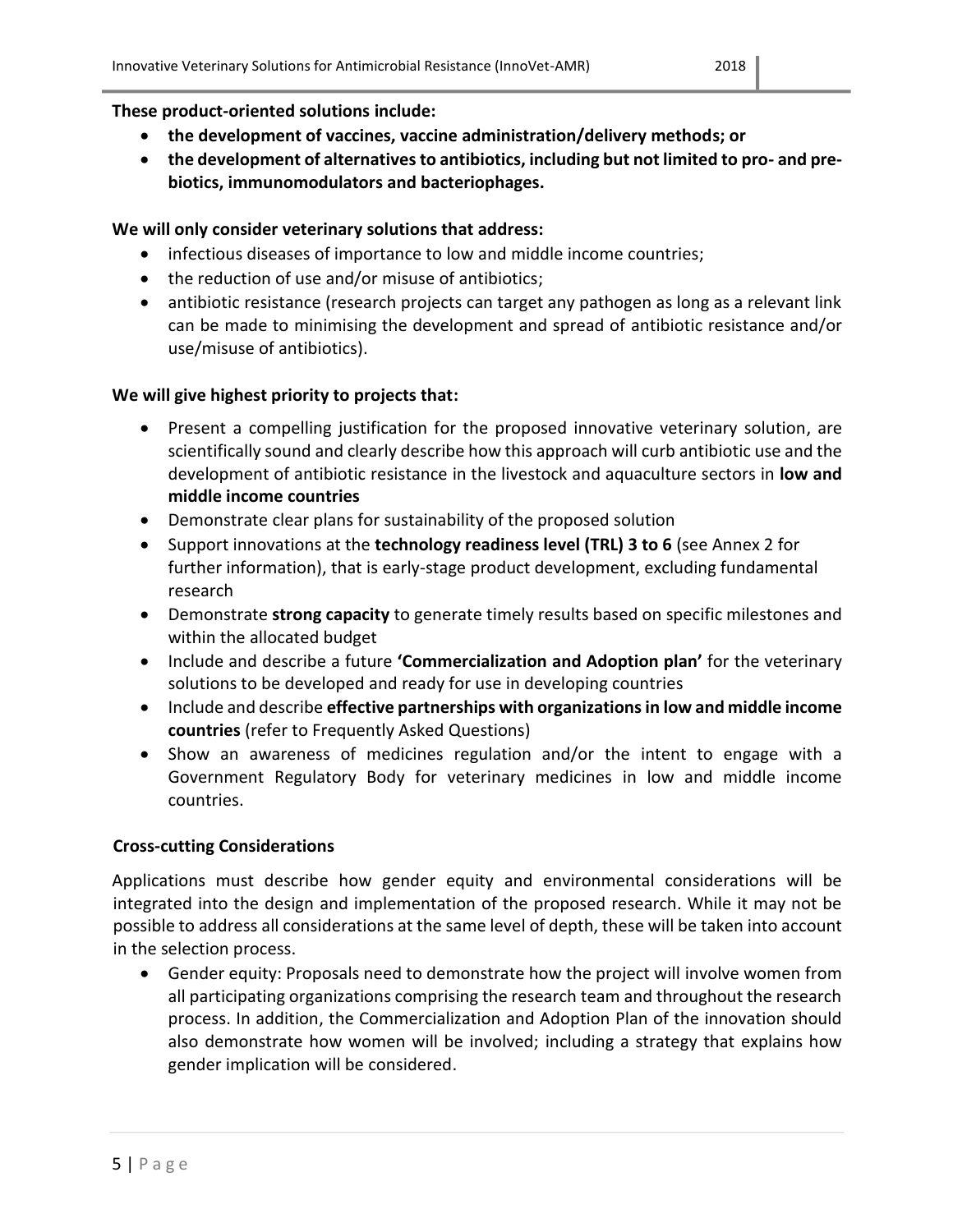Environment: Proposals need to demonstrate that they have considered the potential environmental impacts of their activities, detailing potential benefits and describing how any potential harmful effects will be mitigated. See Annex 3 for more information.

# **Examples of what we are looking for (but not exclusively):**

- **Novel vaccine design/formulation** that present significant improvements over current vaccines
- **New vaccine administration** methods and delivery systems
- Exploration and development of **new multivalent vaccines**
- New alternative products to antibiotics that targets **improved infection prevention and control**
- New alternative products to antibiotics that promote **animal productivity and growth**.

*It is important to emphasize that approaches or examples mentioned are only meant to be illustrative, and not a comprehensive list of appropriate approaches/examples or exclusive of others.*

# **We will NOT consider funding proposals that:**

- Do not consider antibiotic resistance
- Do not consider swine, poultry or aquaculture (fish or shellfish)
- Are focused on new antibiotic drug discovery
- Are focused on improving animal husbandry and farm management
- Are to develop diagnostic devices
- Are focused on the development of surveillance platforms
- Are to pilot test new biomarkers or combinations of biomarkers
- Are to develop alternatives solutions to antibiotics not relevant to low and middle income countries
- Are to carry out field trials only
- Are designed for fundamental research, corresponding to TRL 1 and 2 (See Annex 2)
- Are related only to registration or commercialization issues.

# <span id="page-5-0"></span>**InnoVet-AMR Budget Contribution and Duration**

Projects must be between CA\$1 to 3 million each for up to 33 months. Projects should plan for 1.5 months start-up, 30 months to conduct research, and 1.5 months to close. Projects are expected to begin in either March or April of 2019.

The project should ensure that it has the necessary team in place to effectively manage a research project of this size, including, but not limited to project coordination (e.g., project managers, thematic leads in each organization, language capabilities, etc.), monitoring and evaluation, and communication activities.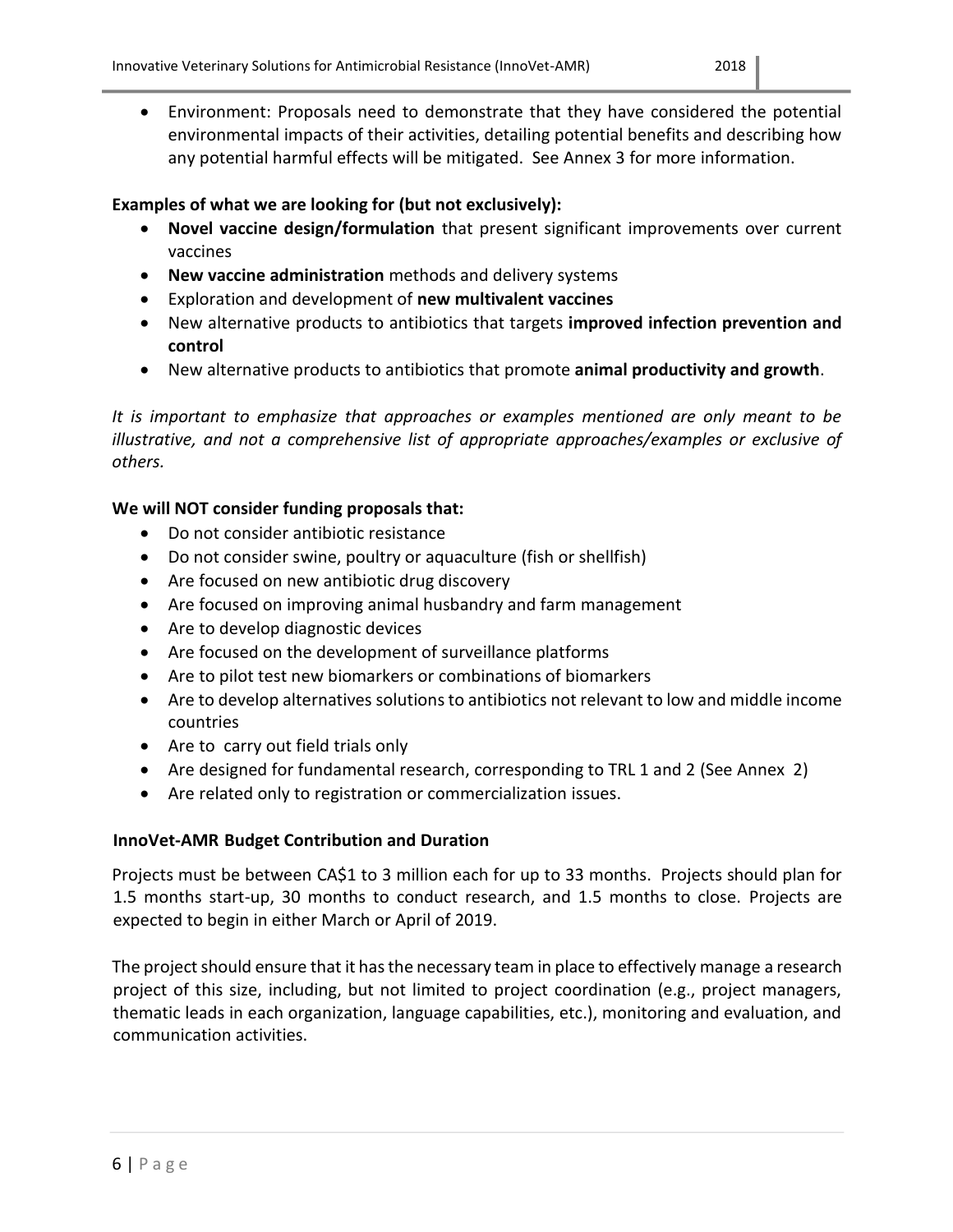Contribution in the form of co-funding and mobilization of third party resources (public or private sector, other donor or stakeholder funding, etc.) to support and expand the research is encouraged.

# <span id="page-6-0"></span>**Eligibility**

- The purpose of the project must be primarily and directly relevant to people in low and middle income countries (Official Development Assistance eligible).
- The proposed veterinary solution must focus on poultry, swine or aquaculture animals (including either fish and shellfish).
- The research team must include at least one researcher from an institution based in a low and middle income country as principle investigator or co-applicant (see Frequently Asked Questions for more details).
- Applicants from academia, private and public sector organisations with a strong research focus are eligible for this global Call.
- Applicants from the United Nations (UN) system are not eligible to apply to this Call as lead or co-applicant organizations. UN organizations may participate as collaborating organizations.
- Applicants from Consultative Group on International Agricultural Research Centres are not eligible as lead organization, but are eligible as co-applicants or collaborating organizations.
- The lead applicant and co-applicants may negotiate and develop funding arrangements directly with third-party organizations for specific services. IDRC will not contract directly with third-party organizations. Applications that involve third-party organizations must clearly justify their involvement and explain their role(s). The total third-party participation in a project is set at a maximum of 30% of the budget.
- At most, a person can apply as the principle investigator for one project and be a coapplicant for one additional project.

For more information about eligibility please refer to the Frequently Asked Questions.

# <span id="page-6-1"></span>**Research Ethics**

- It is the policy of IDRC that research involving human participants or animals must be carried out in accordance with high ethical standards (please consult [here\)](https://www.idrc.ca/en/idrcs-advisory-committee-research-ethics), including the following:
	- o Prior to commencing research, applicants will need to obtain approval from an official institutional or national research ethics body and will need to comply with the terms and conditions of the Grant Agreement.
	- o Any research involving animals will need to obtain explicit approval from an appropriate body for oversight of the use of animals in research. All research will need to comply with local regulations.
	- o Any research involving the use of genetically modified organisms must demonstrate adherence to all applicable international standards including the Nagoya protocol and procedures and meet local regulations.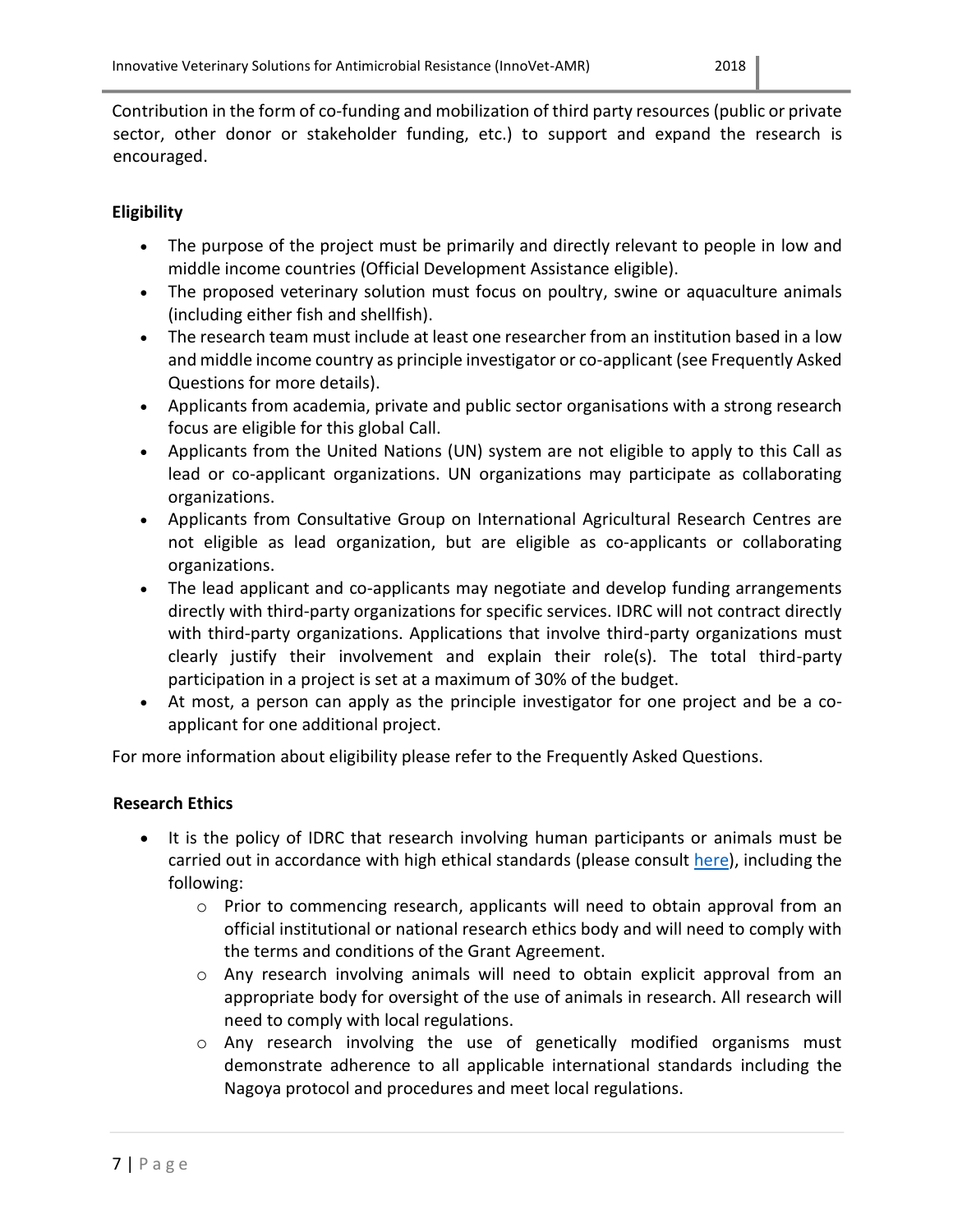- <span id="page-7-0"></span> Research projects must demonstrate the Freedom to Operate in order to avoid the commercial use of a technology that is suspected to infringe on existing intellectual property rights.
- Applications must explicitly address intellectual property rights and must detail any potential issues identified (e.g. patents emerging from the research).
- There may be intellectual property rights considerations that flow from a patentable invention generated during the course of a project funded by InnoVet-AMR. The intellectual property guidelines followed by InnoVet-AMR recognize rights to patentable inventions and copyright. In order to ensure that intellectual property generated during this project is made available to those persons or areas of the world that most need it and at a cost that can be afforded, IDRC reserves the right to discuss intellectual property issues with accepted proposals, to request clarification pertaining to intellectual property issues from applicants, or to require agreement on certain licensing conditions.

# <span id="page-7-1"></span>**Submission and Review Process**

### <span id="page-7-2"></span>*10.1 Timeline*

IDRC invites eligible applicants to submit an electronic application through IDRC's grant application submission system to this Call for Research Proposals before the deadline**: Wednesday September 12, 2018 at 11:00am Eastern Daylight Time (Ottawa); 3:00pm Greenwich Mean Time.** Acknowledgements of receipt will be sent to all applicants whose application was received before the closing date and time.

Successful applicants will be notified by **mid to late December, 2018.** Due to the high number of anticipated proposals, unsuccessful applicants will not be notified.

# <span id="page-7-3"></span>*10.2 Selection Process*

An external Scientific Advisory Committee will evaluate and rank research proposals received according to the review criteria outlined below and make recommendations to a Governance Steering Committee on funding decisions.

Proposals will be either accepted or rejected for funding. Accepted proposals may receive specific comments from the reviewers, including budgetary adjustments, which applicants will be required to satisfactorily address before receiving any grant. Applicants with accepted proposals will be required to sign a Grant Agreement with IDRC that details the terms and conditions for the grant.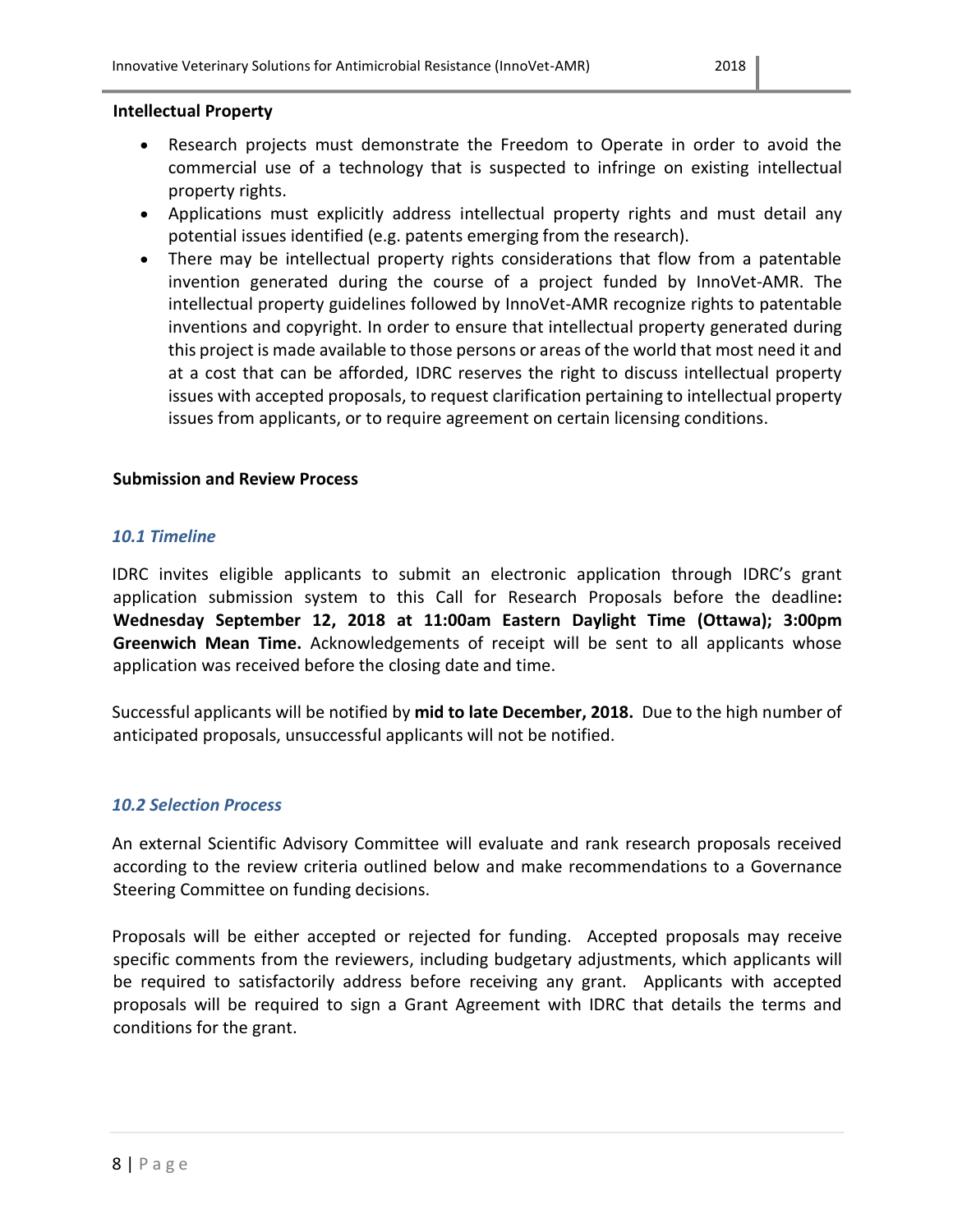# <span id="page-8-0"></span>**Review Criteria**

Proposals will be assessed against the following review criteria:

| <b>Review criteria</b>                                                                                                                                                                                                                                                                                                                                                                                                                                                                                                                                                        | Percentage<br>of score (%) |
|-------------------------------------------------------------------------------------------------------------------------------------------------------------------------------------------------------------------------------------------------------------------------------------------------------------------------------------------------------------------------------------------------------------------------------------------------------------------------------------------------------------------------------------------------------------------------------|----------------------------|
| Innovative approach & Justification                                                                                                                                                                                                                                                                                                                                                                                                                                                                                                                                           |                            |
| The proposal:                                                                                                                                                                                                                                                                                                                                                                                                                                                                                                                                                                 |                            |
| Provides a detailed justification of the selected innovative<br>veterinary solution and clearly describes how this approach will<br>reduce use of antibiotics and the development and spread of<br>antibiotic resistance in the livestock and aquaculture sectors in low<br>and middle income countries (25%)<br>Demonstrates well-defined objectives, clearly described<br>$\bullet$<br>methodology and scientific soundness of innovation. (15%)<br>Addresses all ethical issues in relation to the use of animals and<br>$\bullet$<br>genetically modified organisms. (5%) | 45                         |
| <b>Feasibility</b>                                                                                                                                                                                                                                                                                                                                                                                                                                                                                                                                                            |                            |
| The proposal:                                                                                                                                                                                                                                                                                                                                                                                                                                                                                                                                                                 | 30                         |
| Describes how the proposed results will be achieved within the 33-<br>month funding period and the allocated budget. (10%)<br>Provides clear and achievable milestones within the 33-month<br>funding period. (5%)<br>Provide a realistic commercialization and adoption plan for the                                                                                                                                                                                                                                                                                         |                            |
| veterinary solutions to be developed and ready for use in low and<br>middle income countries. (7.5%)                                                                                                                                                                                                                                                                                                                                                                                                                                                                          |                            |
| Clearly includes and describes effective partnerships with<br>$\bullet$                                                                                                                                                                                                                                                                                                                                                                                                                                                                                                       |                            |
| organizations in low and middle income countries. (7.5%)<br><b>Expertise and composition of research team</b>                                                                                                                                                                                                                                                                                                                                                                                                                                                                 |                            |
| The research team has the necessary partners and expertise to<br>complete the proposal and demonstrates strong expertise and<br>track record, as appropriate, in antimicrobial resistance research,<br>vaccine research, research in the field of alternatives to<br>antimicrobials other than vaccines, animal health and/or                                                                                                                                                                                                                                                 | 15                         |
| veterinary science (in relation to the research proposed). (15%)                                                                                                                                                                                                                                                                                                                                                                                                                                                                                                              |                            |
| <b>Cross-cutting considerations</b>                                                                                                                                                                                                                                                                                                                                                                                                                                                                                                                                           |                            |
| Gender equity (5%)<br>$\bullet$                                                                                                                                                                                                                                                                                                                                                                                                                                                                                                                                               | 10                         |
| Environment (please refer to Cross-cutting Considerations section)<br>(5%)                                                                                                                                                                                                                                                                                                                                                                                                                                                                                                    |                            |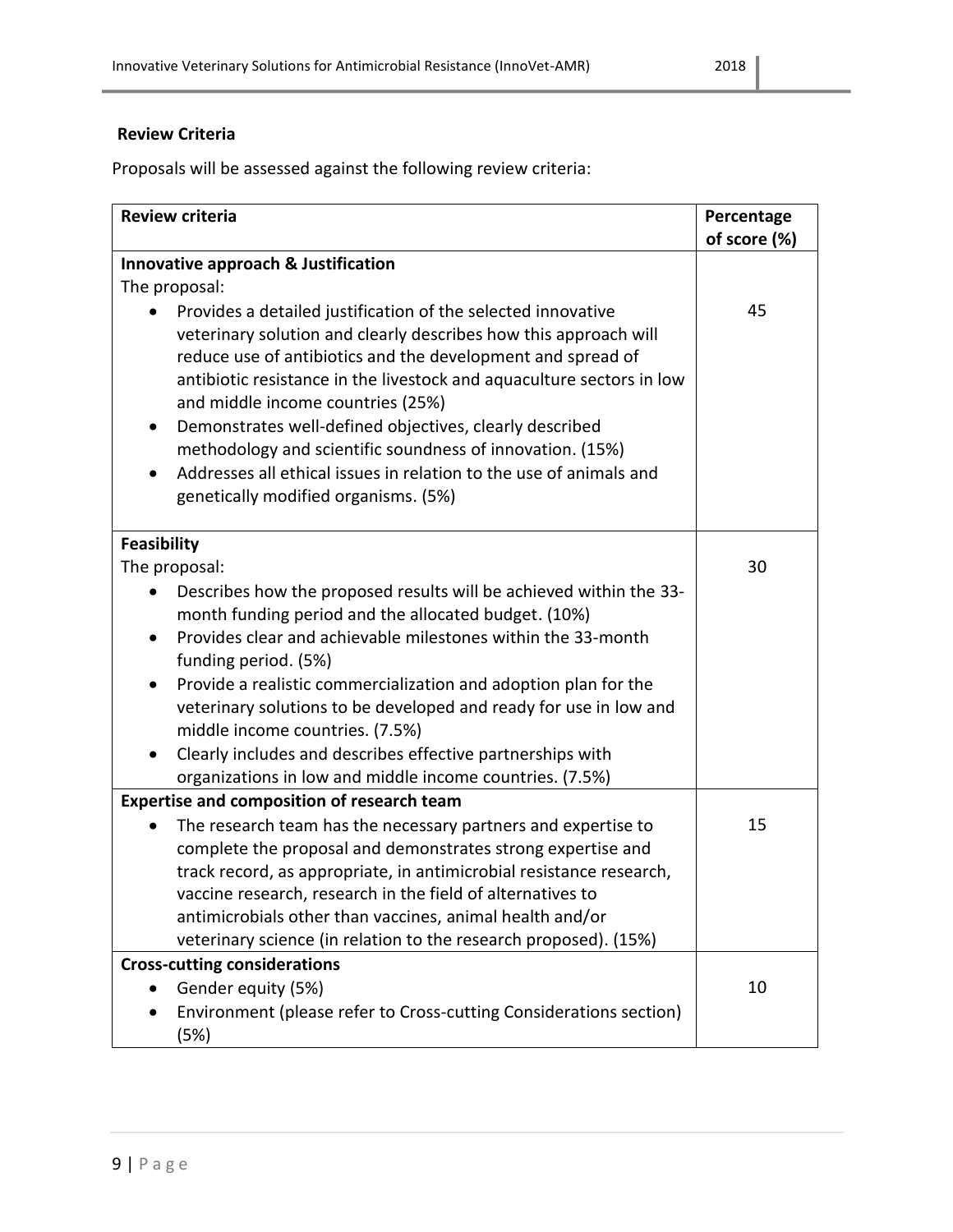### <span id="page-9-0"></span>**How to Apply**

All applications must be submitted through an online application system by September 12, 2018 at 11:00am Eastern Daylight Time (Ottawa); 3:00pm Greenwich Mean Time. **Proposals received after the submission deadline WILL NOT be considered.** 

Please visit<https://innovet-amr-ram.fluidreview.com/> to access the online application system and all the documents related to this Call. Applications can be submitted in either English or French.

### <span id="page-9-1"></span>**Enquiries**

Any enquiries related to the Call and application process must be sent by e-mail to [innovetamr@idrc.ca.](mailto:innovetamr@idrc.ca) All enquiries must be received on or before 17:00 Eastern Daylight Time on August 24, 2018 in order to receive a response prior to the deadline date.

Any enquiries, which affect all applicants, received on or before the above-mentioned deadline will be added to the Frequently Asked Questions with InnoVet-AMR's responses to those inquiries, without revealing the source of the enquiries.

#### <span id="page-9-2"></span>**Additional Important Considerations**

- 1. Although there is no limit on the number of co-applicants in one application, IDRC will only negotiate Grant Agreements with the lead applicant's organization and up to two co-applicant organizations (i.e. up to three Grant Agreements per research project).
- 2. If equipment is needed, InnoVet-AMR expects that key equipment will be procured and purchased within the first 6 to 12 months of the project. Please state how the project will ensure that this occurs. Also, clarify who will own any purchased equipment during and after the project. Unless justified, this should be one of the eligible country partners.
- 3. As a Canadian Crown corporation, IDRC is subject to Canada's *Access to Information Act*. Consequently, any submissions in response to this Call for Research Proposals will be held by IDRC in a manner consistent with the *Access to Information Act*, including IDRC's obligations to disclose documents requested by members of the public.
- 4. By way of submitting an application under this Call, the applicants consent to the disclosure of the documents submitted by the applicant to IDRC, DHSC, and external reviewers who are involved in the assessment and selection processes of proposals. If selected for funding, the applicants further consent to the disclosure of their name and the title of the proposed project in any announcement of selected projects. Unsuccessful proposals will be destroyed within 180 days after the close of the application period.
- 5. Applicants must publish research findings in the public domain in accordance with IDRC's [Open Access Policy.](https://www.idrc.ca/en/open-access-policy-idrc-funded-project-outputs)
- 6. IDRC reserves the right to reject proposals based on the geographical location of the applicant's organization or based on relevant policy or legislative considerations. Please refer to Frequently Asked Questions for further details.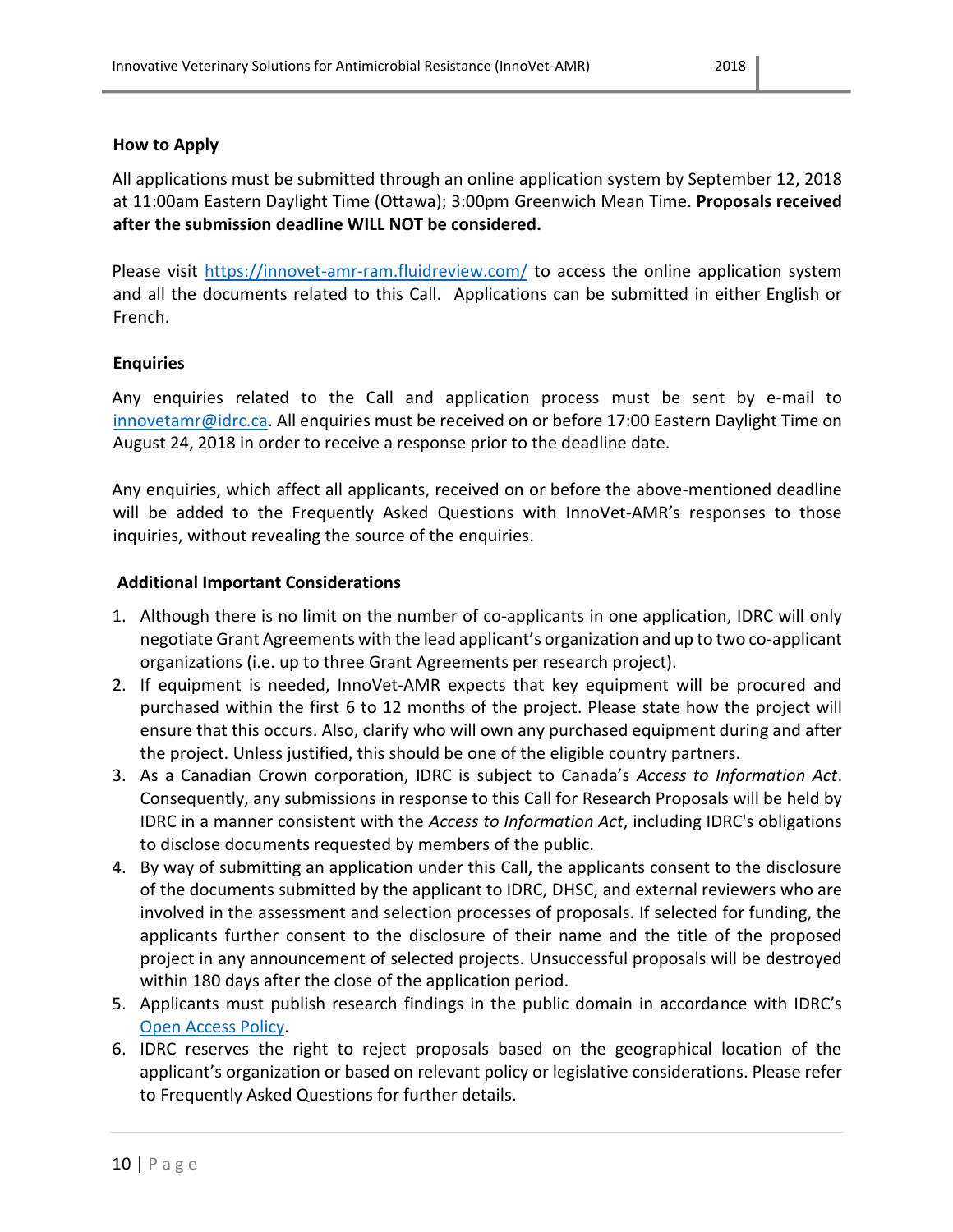7. After an institutional assessment of an applicant's organization is performed, IDRC reserves the right to require the applicant's organization to partner with another institution, for administrative reasons, as a condition of receiving the grant.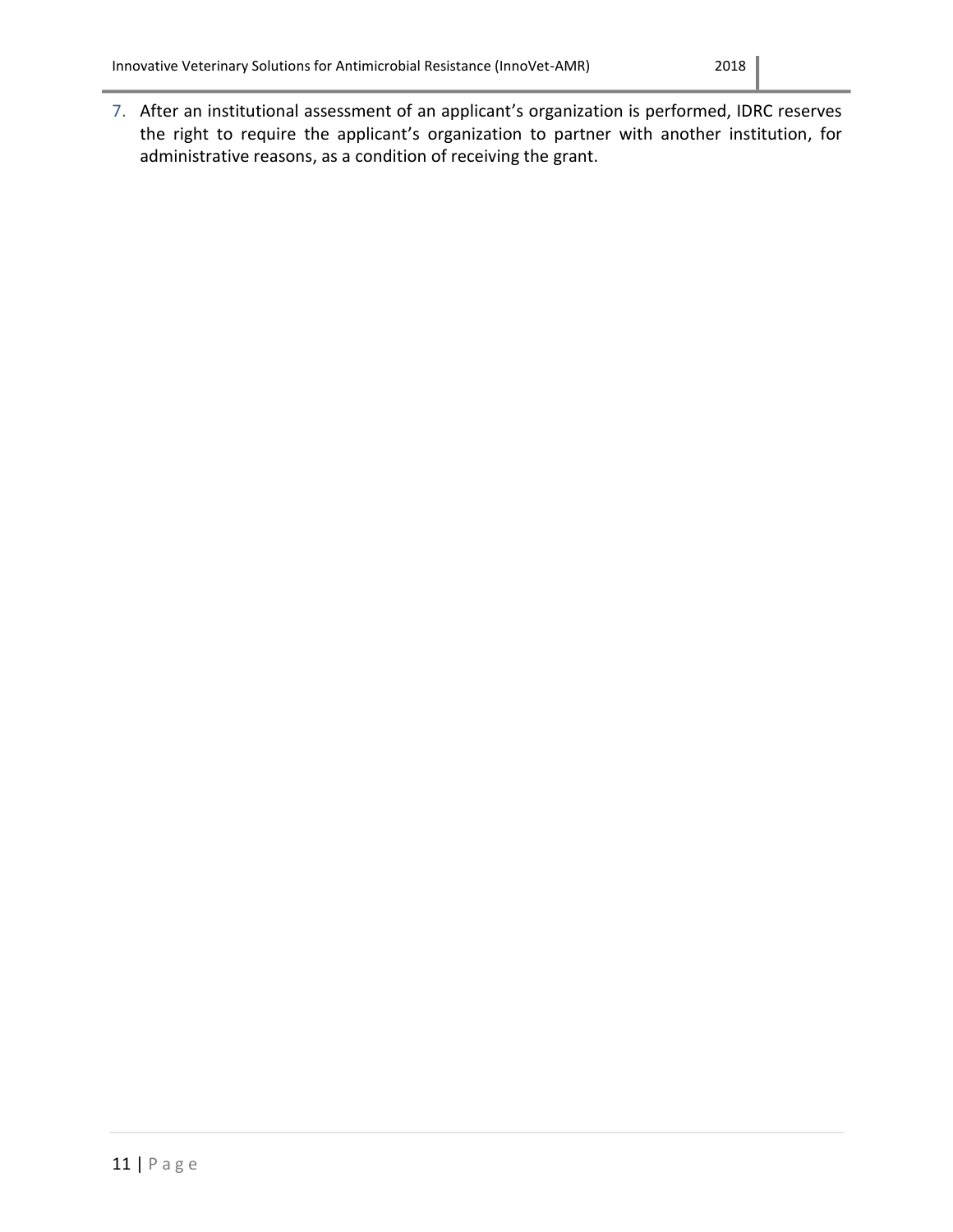### <span id="page-11-0"></span>**Annex 1**

**Schematic for distinguishing between the concept of using antimicrobials for reasons relating to disease and using them for production reasons.**



Ref: Common approach of the G7 CVOs on the definitions of the therapeutic, responsible and prudent use of antimicrobials in animals (G7 CVOs second Forum, Rome – October 2017)

# **http://www.salute.gov.it/imgs/C\_17\_notizie\_3118\_listaFile\_itemName\_0\_file.pdf**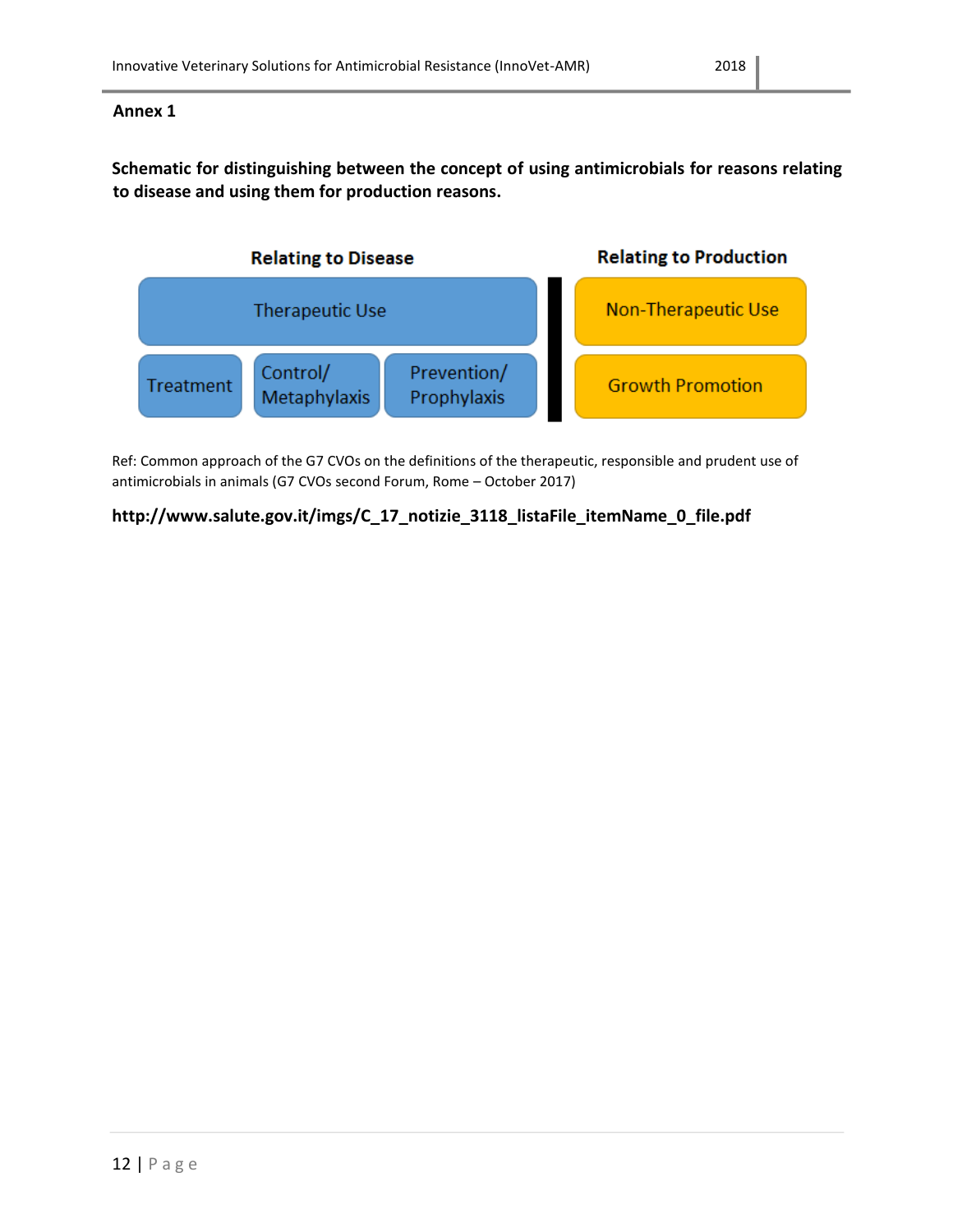#### <span id="page-12-0"></span>**Annex 2**

# **Technology readiness levels (TRL)**

There are 9 technology readiness levels, with 1 being the least ready and 9 being already used in real-life conditions.

Levels 1 through 6 represent the early stages of research and development for innovations. InnoVet-AMR will support innovations at **TRL 3 to 6.**

| <b>Technology readiness levels</b>                                  | <b>Definitions</b>                                                                |
|---------------------------------------------------------------------|-----------------------------------------------------------------------------------|
| Level 1: Basic principles of concept are                            | Scientific research begins to be translated into applied                          |
| observed and reported                                               | research and development. Activities might include paper                          |
|                                                                     | studies of a technology's basic properties.                                       |
|                                                                     |                                                                                   |
| Level 2:<br>Technology<br>and/or<br>concept                         | Invention begins. Once basic principles are observed,                             |
| application formulated                                              | practical applications can be invented. Activities are                            |
|                                                                     | limited to analytic studies.                                                      |
| Level 3: Analytical and experimental                                | Active research and development is initiated. This                                |
| critical function and/or proof of concept                           | includes analytical studies and/or laboratory studies.                            |
|                                                                     | Activities might include components that are not yet                              |
|                                                                     | integrated or representative.<br>Basic technological components are integrated to |
| Level 4: Component and/or validation in<br>a laboratory environment | establish that they will work together. Activities include                        |
|                                                                     | integration of "ad hoc" hardware in the laboratory.                               |
| Level 5: Component and/or validation in                             | The basic technological components are integrated for                             |
| a simulated environment                                             | testing in a simulated environment. Activities include                            |
|                                                                     | laboratory integration of components.                                             |
| Level 6: System/subsystem model<br>or                               | A model or prototype that represents a near desired                               |
| prototype demonstration in a simulated                              | configuration. Activities include testing in a simulated                          |
| environment                                                         | operational environment or laboratory.                                            |
|                                                                     |                                                                                   |
| Level 7:<br>ready<br>for<br>Prototype                               | Prototype at planned operational level and is ready for                           |
| demonstration<br>appropriate<br>in<br>an                            | demonstration in an operational environment. Activities                           |
| operational environment                                             | include prototype field testing.                                                  |
|                                                                     |                                                                                   |
| Level 8: Actual technology completed and                            | Technology has been proven to work in its final form and                          |
| qualified<br>through<br>tests<br>and                                | under expected conditions. Activities include                                     |
| demonstrations                                                      | developmental testing and evaluation of whether it will                           |
|                                                                     | meet operational requirements.                                                    |
| Level 9: Actual technology proven through                           | Actual application of the technology in its final form and                        |
| successful deployment in an operational                             | under real-life conditions, such as those encountered in                          |
| setting                                                             | operational tests and evaluations. Activities include using                       |
|                                                                     | the innovation under operational conditions.                                      |

*Government of Canada (2015). Annex 2—Technology Readiness Level (TRL) Scale - Technology Demonstration Program (TDP).<https://ito.ic.gc.ca/eic/site/ito-oti.nsf/eng/00849.html>*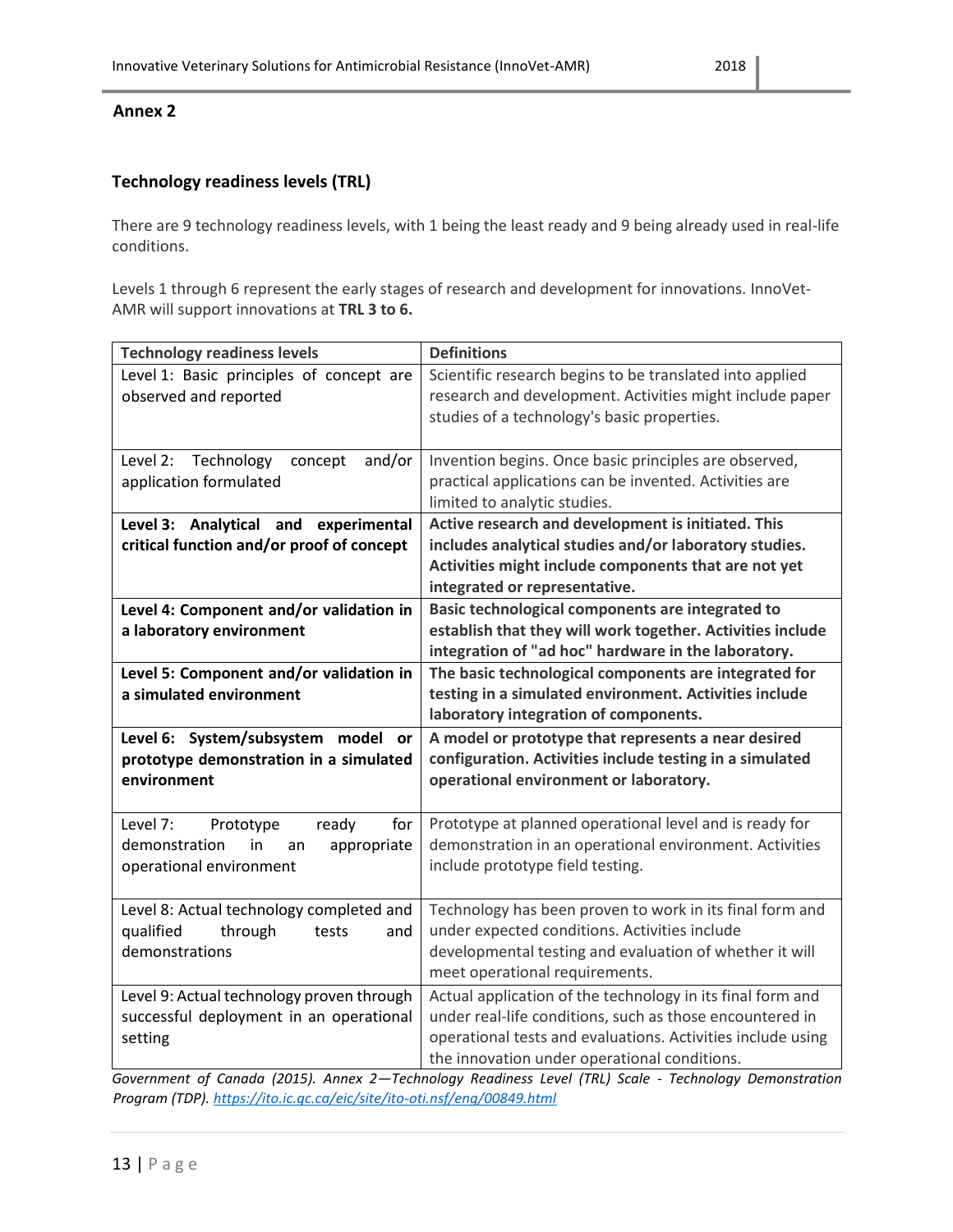#### <span id="page-13-0"></span>**Annex 3**

# **Environmental Safety Guidelines of Innovative Veterinary Solutions for Antimicrobial Resistance (InnoVet-AMR)**

The research, development and manufacturing of veterinary vaccines and other biological veterinary productsis the subject of several national and international legislations and standards. The basic criteria that must be met are those of safety, efficacy, quality, purity and potency. Environmental safety is one of the aspects that must be considered at all stages, and must be demonstrated within the research and development process. The World Organisation for Animal Health (OIE) is the reference for laboratory methods and requirements for the production and control of vaccines and other biological veterinary products. Overall, Good Manufacturing Practices, Good Laboratory Practices and Good Clinical Practices should be applied throughout all stages of veterinary vaccine research, development and manufacture.

For this call for research proposals, the projects that will be funded should at the very least comply with their national or relevant international legislations related to veterinary vaccine and other biological veterinary products research and development. In addition, research teams must comply with the Terms and Conditions of the Grant Agreement, including those related to environmental safety guidelines.

Potential risks related to research conducted under this call, but not limited to, include contamination, pollution, virus shedding, infection of non-target species, recombination with naturally occurring virus relatives, reversion to virulence and integration of genetically modified virus DNA into host cell chromosomes. All research teams must identify potential environmental risks and indicate how each will be mitigated through the use of proper infrastructure and adequate processes. Research teams are required to conduct self-assessment and classify their proposed research into one of the following categories:

 $\square$  X – Very High Environmental Risk: Projects with high probability of medium or high environmental impact that would be hardly manageable.

 $\Box$  A - High Environmental Risk: Projects with low or moderate probability of high environmental impact or high probability of low or moderate environmental impact;

 $\square$  B - Low or Moderate Environmental Risk: Projects with low or moderate probability of low to moderate environmental impact; and

 $\square$  C - Negligible Environmental Risk: Projects with negligible probability of environmental impact

Please note that the IDRC reserves the right to subject the self-assessment to an independent environmental safety expert prior to project selection and funding. Depending on the classification category above, some proposed research projects may be asked to conduct a full environmental impact assessment of their proposed research.